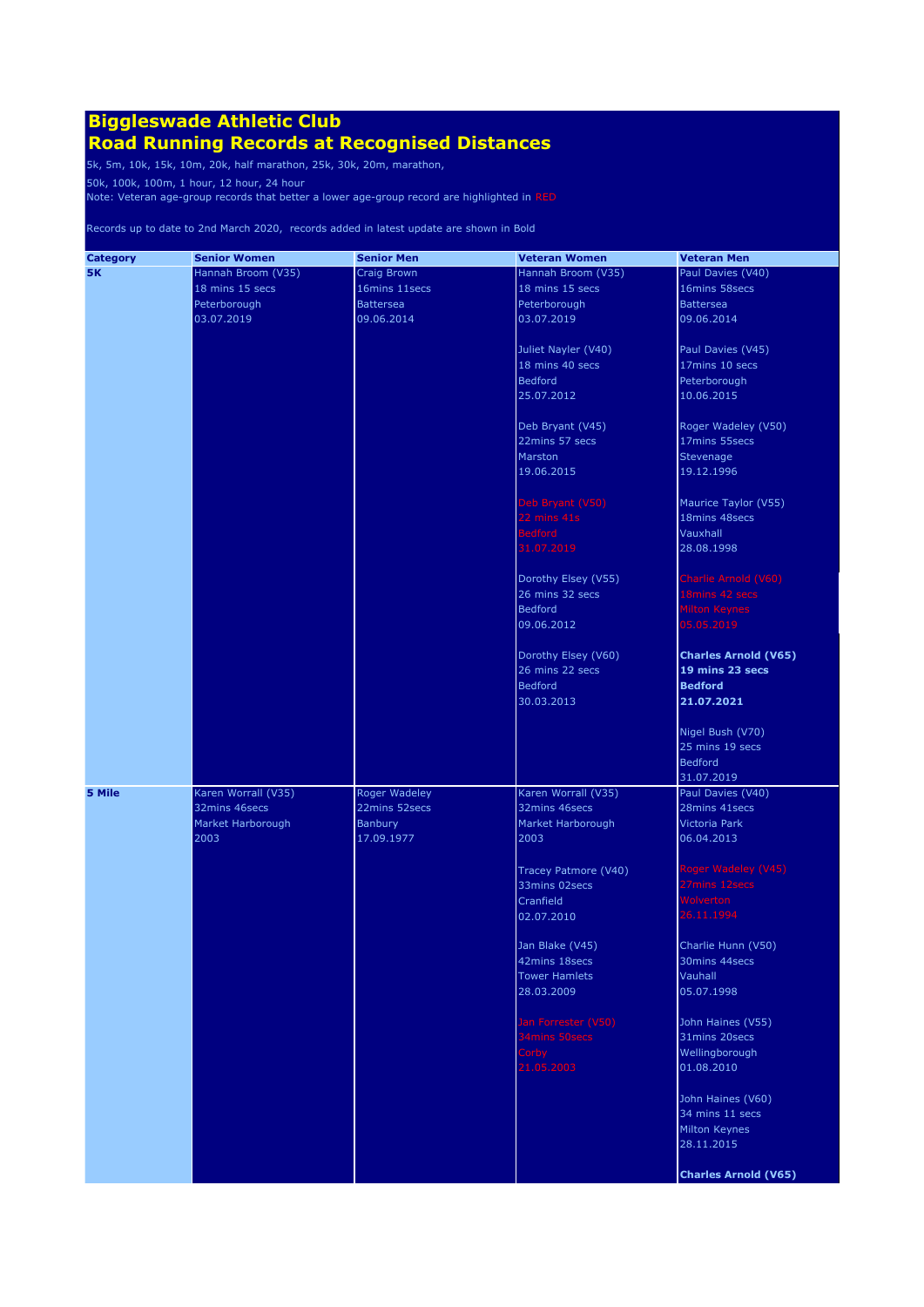### **Road Running Records at Recognised Distances**

5k, 5m, 10k, 15k, 10m, 20k, half marathon, 25k, 30k, 20m, marathon,

50k, 100k, 100m, 1 hour, 12 hour, 24 hour

Note: Veteran age-group records that better a lower age-group record are highlighted in RED

| <b>Category</b> | <b>Senior Women</b> | <b>Senior Men</b>    | <b>Veteran Women</b> | <b>Veteran Men</b>          |
|-----------------|---------------------|----------------------|----------------------|-----------------------------|
|                 |                     |                      |                      | 32 mins 30 secs             |
|                 |                     |                      |                      | <b>Bovingdon</b>            |
|                 |                     |                      |                      | 09.05.2021                  |
| <b>10K</b>      | Juliet Nayler (V40) | Roger Wadeley        | Juliet Nayler (V35)  | Paul Davies (V40)           |
|                 | 38mins 23secs       | 32mins 16secs        | 38mins 50secs        | 35mins 28secs               |
|                 | Letchworth          | <b>Bedford</b>       | <b>Flitwick</b>      | <b>Battersea</b>            |
|                 | 07.10.2012          | 29.06.1982           | 18.04.2010           | 05.04.2014                  |
|                 |                     |                      |                      |                             |
|                 |                     |                      | Juliet Nayler (V40)  | Roger Wadeley (V45)         |
|                 |                     |                      | 38mins 23secs        | 34mins 18secs               |
|                 |                     |                      | Letchworth           | <b>Cranfield</b>            |
|                 |                     |                      |                      |                             |
|                 |                     |                      | 07.10.2012           | 24.05.1992                  |
|                 |                     |                      | Deb Bryant (V45)     | Roger Wadeley (V50)         |
|                 |                     |                      | 45mins 41secs        | 36mins 08secs               |
|                 |                     |                      | Letchworth           | <b>Stoke Ferry</b>          |
|                 |                     |                      | 02.10.2017           | 24.03.1996                  |
|                 |                     |                      |                      |                             |
|                 |                     |                      | Jan Forrester (V50)  | John Haines (V55)           |
|                 |                     |                      | 45mins 43secs        | 39 mins 22secs              |
|                 |                     |                      | <b>St Albans</b>     | <b>Bedford</b>              |
|                 |                     |                      | 12.05.2002           | 05.09.2010                  |
|                 |                     |                      |                      |                             |
|                 |                     |                      | Dorothy Elsey (V55)  | Charlie Arnold (V60)        |
|                 |                     |                      | 54mins 27secs        | 39 mins 37 secs             |
|                 |                     |                      | <b>Flitwick</b>      | London                      |
|                 |                     |                      | 15.04.2012           | 27.05.2019                  |
|                 |                     |                      |                      |                             |
|                 |                     |                      |                      | <b>Charles Arnold (V65)</b> |
|                 |                     |                      |                      | 40 mins 59 secs             |
|                 |                     |                      |                      | <b>Milton Keynes</b>        |
|                 |                     |                      |                      | 25.06.2021                  |
|                 |                     |                      |                      |                             |
|                 |                     |                      |                      | Nigel Bush (V70)            |
|                 |                     |                      |                      | 52 mins 04 secs             |
|                 |                     |                      |                      | Letchworth                  |
|                 |                     |                      |                      | 06.10.2019                  |
| 10 Mile         | Juliet Nayler (V40) | <b>Roger Wadeley</b> | Juliet Nayler (V35)  | Ken Prior (V40)             |
|                 | 1hr 04mins 45secs   | 52mins 30secs        | 1hr 06mins 15secs    | 57mins 15secs               |
|                 | Ware                | Henlow               | Ware                 | Nene Valley                 |
|                 | 14.10.2012          | 1979                 | 11.10.09             | 01.12.1991                  |
|                 |                     |                      |                      |                             |
|                 |                     |                      | Juliet Nayler (V40)  | Roger Wadeley (V45)         |
|                 |                     |                      | 1hr 04mins 45secs    | 54mins 47secs               |
|                 |                     |                      |                      | winshead                    |
|                 |                     |                      | 14.10.2012           | 09.09.1990                  |
|                 |                     |                      |                      |                             |
|                 |                     |                      | Deb Bryant (V45)     | Roger Wadeley (V50)         |
|                 |                     |                      | 1hr 17mins 32secs    | 59mins 41secs               |
|                 |                     |                      | Swineshead           | Cople                       |
|                 |                     |                      | 10.09.2017           | 26.12.1996                  |
|                 |                     |                      |                      |                             |
|                 |                     |                      | Jan Forrester (V50)  | Charlie Hunn (V55)          |
|                 |                     |                      | 1hr 20mins 45secs    | 64mins 01secs               |
|                 |                     |                      | Hemel                | Sandy                       |
|                 |                     |                      | 09.03.2003           | 26.04.1998                  |
|                 |                     |                      |                      |                             |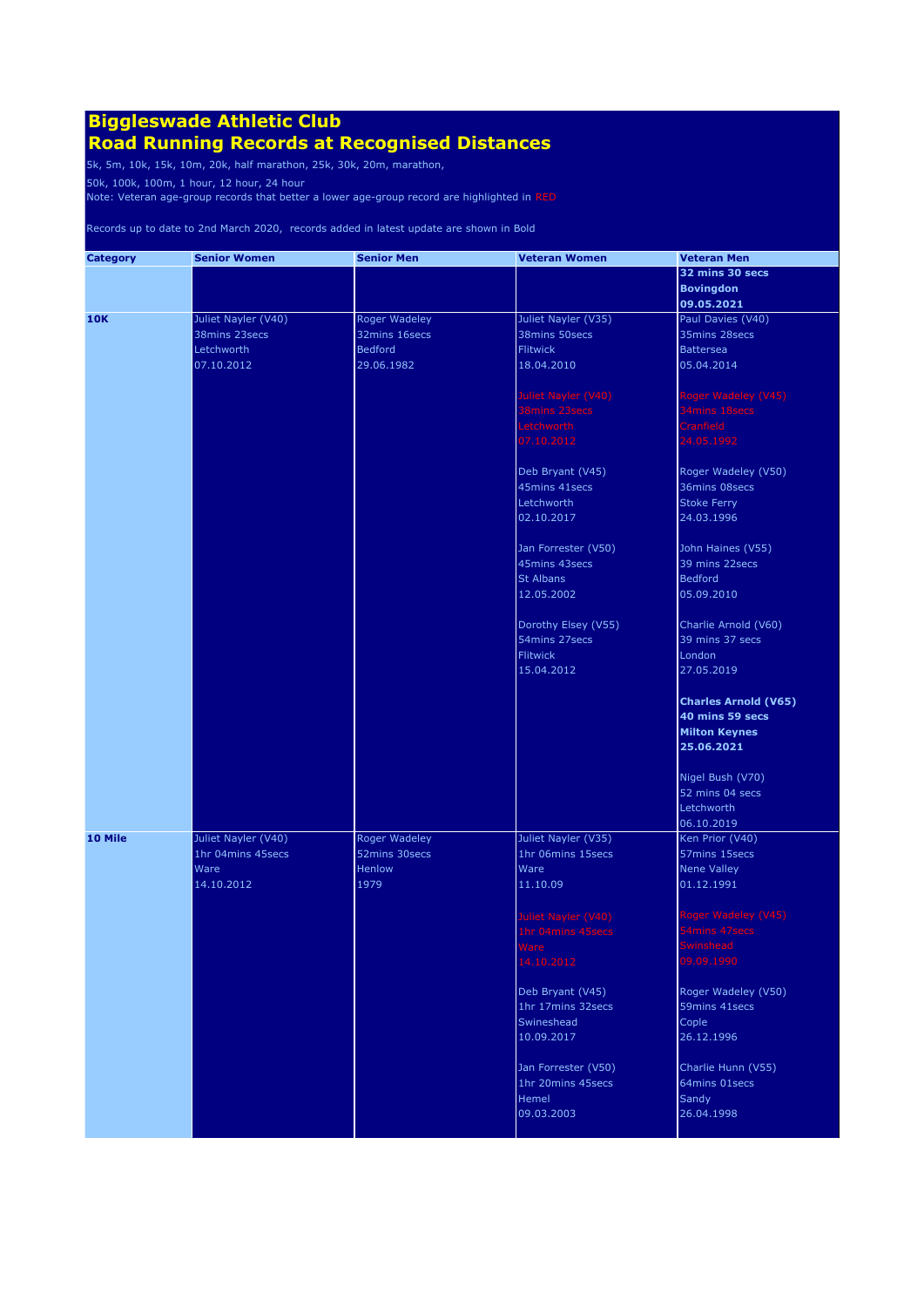### **Road Running Records at Recognised Distances**

5k, 5m, 10k, 15k, 10m, 20k, half marathon, 25k, 30k, 20m, marathon,

50k, 100k, 100m, 1 hour, 12 hour, 24 hour

Note: Veteran age-group records that better a lower age-group record are highlighted in RED

| <b>Category</b>      | <b>Senior Women</b>  | <b>Senior Men</b>    | <b>Veteran Women</b>                     | <b>Veteran Men</b>                         |
|----------------------|----------------------|----------------------|------------------------------------------|--------------------------------------------|
|                      |                      |                      | Dorothy Elsey (V55)                      | John Haines (V60)                          |
|                      |                      |                      | 1hr 32mins 13secs                        | 68mins 18secs                              |
|                      |                      |                      | Henlow                                   | <b>Battersea</b>                           |
|                      |                      |                      | 17.10.2012                               | 28.02.2015                                 |
|                      |                      |                      |                                          | Charles Arnold (V65)                       |
|                      |                      |                      |                                          | 71 mins 46 secs                            |
|                      |                      |                      |                                          | <b>Wisbech</b>                             |
|                      |                      |                      |                                          | 31.10.2021                                 |
|                      |                      |                      |                                          | <b>Philip Housden (V70)</b>                |
|                      |                      |                      |                                          | 83 mins 12 secs                            |
|                      |                      |                      |                                          | <b>Wisbech</b>                             |
|                      |                      |                      |                                          | 31.10.2021                                 |
| <b>Half Marathon</b> | Juliet Nayler (V40)  | <b>Roger Wadeley</b> | Hannah Broom (V35)                       | Roy Kellaway (V40)                         |
|                      | 1hr 25mins 31secs    | 1hr 11mins 15secs    | 1hr 26mins 33secs                        | 1hr 17mins 02secs                          |
|                      | Lode                 | <b>Bedford</b>       | Peterborough                             | <b>Gt Barford</b>                          |
|                      | 01.11.2015           | 22.09.1988           | 14.10.2018                               | 08.12.2002                                 |
|                      |                      |                      | Juliet Nayler (V40)                      | Roger Wadeley (V45)                        |
|                      |                      |                      | 1hr 25mins 02secs                        | 1hr 13mins 29secs                          |
|                      |                      |                      | <b>Bath</b>                              | <b>St Neots</b>                            |
|                      |                      |                      | 13.03.2016                               | 26.05.1991                                 |
|                      |                      |                      | Deb Bryant (V45)                         | <b>Marcus Davey (V50)</b>                  |
|                      |                      |                      | 1hr 41mins 43secs                        | 1hr 22mins 32secs                          |
|                      |                      |                      | <b>St Neots</b>                          | <b>Stevenage</b>                           |
|                      |                      |                      | 16.11.2014                               | 21.11.2021                                 |
|                      |                      |                      | Jan Forrester (V50)                      | John Haines (V55)                          |
|                      |                      |                      | 1hr 49mins 36secs                        | 1hr 26mins 55 secs                         |
|                      |                      |                      | <b>Barford</b>                           | <b>Bedford</b>                             |
|                      |                      |                      | 11.12.2005                               | 12.12.2010                                 |
|                      |                      |                      | Dorothy Elsey (V55)                      | John Haines (V60)                          |
|                      |                      |                      | 1hr 58mins 26secs                        | 1hr 29mins 41 secs                         |
|                      |                      |                      | <b>St Neots</b>                          | Gosport                                    |
|                      |                      |                      | 18.11.2012                               | 16.11.2014                                 |
|                      |                      |                      | Dorothy Elsey (V60)<br>2hr 06mins 15secs | <b>Charles Arnold (V65)</b>                |
|                      |                      |                      | Watford                                  | 1hr 28mins 22secs<br><b>Saffron Walden</b> |
|                      |                      |                      | 03.02.2013                               | 18.04.2021                                 |
|                      |                      |                      |                                          |                                            |
| 20 Mile              | Isobel Everest (V40) | Ken Prior            | Isobel Everest (V35)                     | Ken Prior (V40)                            |
|                      | 2hrs 23mins 24secs   | 2hrs 00mins 34secs   | 2hrs 26mins 20secs                       | 2hrs 02mins 34secs                         |
|                      | Wymondham            | Verlea               | Wymondham                                | Verlea                                     |
|                      | 22.03.2015           | 12.03.1989           | 07.03.2010                               | 11.03.1990                                 |
|                      |                      |                      | Isobel Everest (V40)                     | Roger Wadeley (V45)                        |
|                      |                      |                      | 2hrs 23mins 24secs                       | 2hrs 06mins 43secs                         |
|                      |                      |                      | Wymondham                                | Bury                                       |
|                      |                      |                      | 22.03.2015                               | 23.02.1992                                 |
|                      |                      |                      | Jan Forrester (V45)                      | Ian Skerratt (V50)                         |
|                      |                      |                      | 2hrs 46mins 00secs                       | 2hrs 21mins 14 secs                        |
|                      |                      |                      | <b>Gade Valley</b>                       | Oakley                                     |
|                      |                      |                      | 24.03.2002                               | 28.03.2004                                 |
|                      |                      |                      | Jan Forrester (V50)                      | Ian Skerratt (V55)                         |